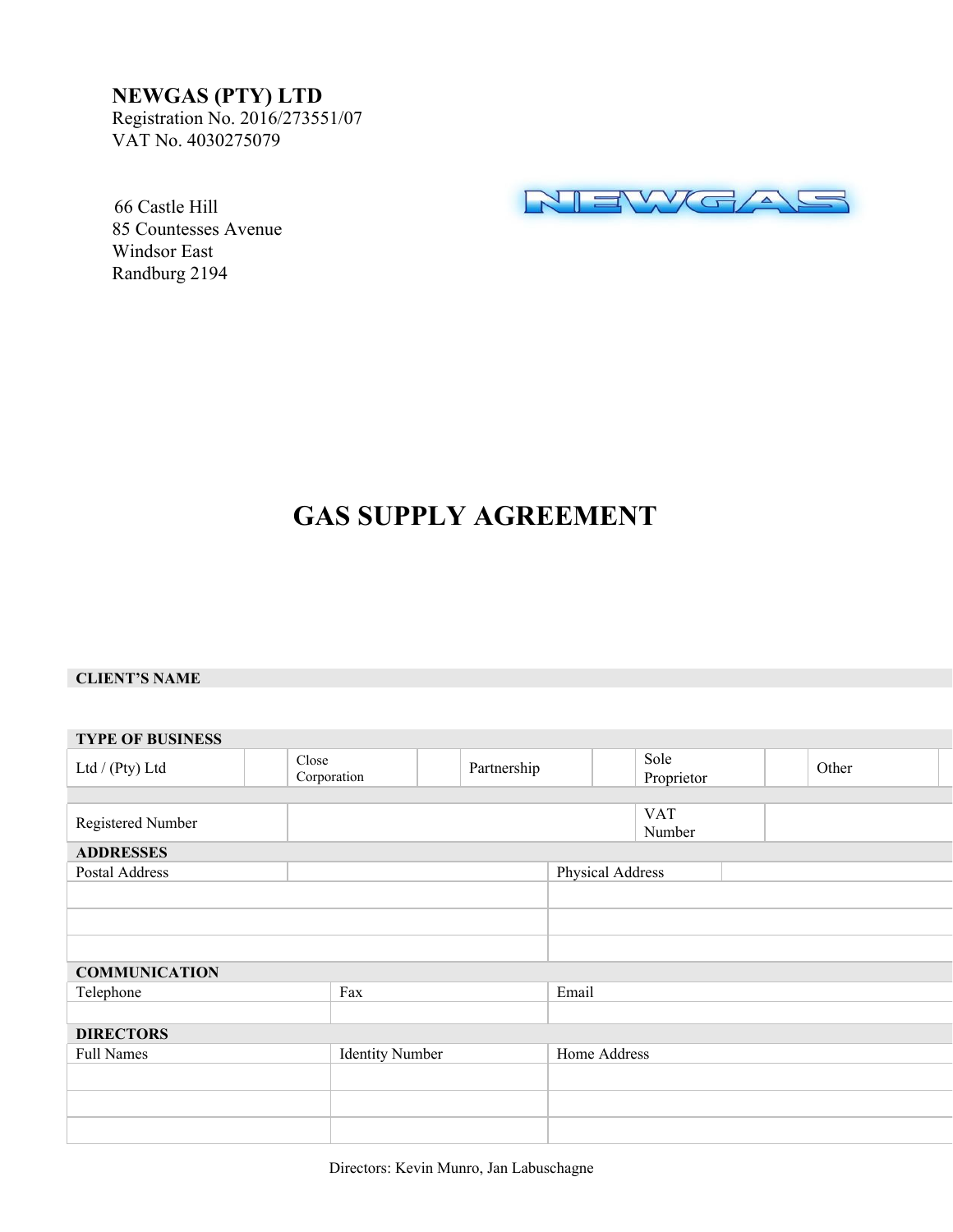| <b>BUSINESS - Please explain your business</b>            |                                 |                                                          |                                                                                                                                                |                       |           |  |  |  |
|-----------------------------------------------------------|---------------------------------|----------------------------------------------------------|------------------------------------------------------------------------------------------------------------------------------------------------|-----------------------|-----------|--|--|--|
|                                                           |                                 |                                                          |                                                                                                                                                |                       |           |  |  |  |
|                                                           |                                 |                                                          |                                                                                                                                                |                       |           |  |  |  |
| <b>TURNOVER &amp; ASSETS</b>                              |                                 |                                                          |                                                                                                                                                |                       |           |  |  |  |
| Turnover exceed R 1million?                               |                                 | Yes<br>N <sub>o</sub>                                    | Assets exceed R1million                                                                                                                        |                       | Yes<br>No |  |  |  |
| <b>CREDIT REQUIRED</b><br>Average Monthly                 |                                 |                                                          | <b>Total Credit Limit</b>                                                                                                                      |                       |           |  |  |  |
| <b>BANK</b>                                               |                                 |                                                          |                                                                                                                                                |                       |           |  |  |  |
| <b>Bankers</b>                                            |                                 | Account Name (If Different)                              | <b>Branch Code</b>                                                                                                                             | <b>Account Number</b> |           |  |  |  |
|                                                           |                                 |                                                          |                                                                                                                                                |                       |           |  |  |  |
|                                                           |                                 |                                                          | Consent is expressly given to the Client's Bankers and Trade Account Suppliers to provide information requested to the Company or their Credit |                       |           |  |  |  |
| <b>Information Agency</b><br><b>TRADE EXPERIENCE</b>      |                                 |                                                          |                                                                                                                                                |                       |           |  |  |  |
| Company                                                   |                                 | Telephone                                                | Contact                                                                                                                                        |                       | Balance   |  |  |  |
|                                                           |                                 |                                                          |                                                                                                                                                |                       |           |  |  |  |
|                                                           |                                 |                                                          |                                                                                                                                                |                       |           |  |  |  |
|                                                           |                                 |                                                          |                                                                                                                                                |                       |           |  |  |  |
|                                                           |                                 |                                                          |                                                                                                                                                |                       |           |  |  |  |
|                                                           |                                 |                                                          |                                                                                                                                                |                       |           |  |  |  |
| <b>CONTACT PEOPLE</b>                                     |                                 |                                                          |                                                                                                                                                |                       |           |  |  |  |
| Who is responsible for ordering?                          |                                 |                                                          | Telephone                                                                                                                                      |                       |           |  |  |  |
|                                                           |                                 |                                                          |                                                                                                                                                |                       |           |  |  |  |
|                                                           |                                 |                                                          |                                                                                                                                                |                       |           |  |  |  |
| Who is responsible for paying?                            |                                 |                                                          | Telephone                                                                                                                                      |                       |           |  |  |  |
| Please attach the following documents to the application: |                                 |                                                          |                                                                                                                                                |                       |           |  |  |  |
| $\circ$                                                   |                                 | Copy of a cancelled cheque or latest bank statement; and |                                                                                                                                                |                       |           |  |  |  |
| $\circ$                                                   |                                 | <b>Standard FICA Documents (Please see below); and</b>   |                                                                                                                                                |                       |           |  |  |  |
| $\circ$                                                   | <b>Proof of Liability cover</b> |                                                          |                                                                                                                                                |                       |           |  |  |  |
|                                                           |                                 |                                                          |                                                                                                                                                |                       |           |  |  |  |
|                                                           |                                 |                                                          |                                                                                                                                                |                       |           |  |  |  |
|                                                           |                                 |                                                          |                                                                                                                                                |                       |           |  |  |  |
| <b>FICA DOCUMENTATION REQUIRED</b>                        |                                 |                                                          |                                                                                                                                                |                       |           |  |  |  |

Copy of Certificate of Incorporation / Founding Statement

Proof of physical address - Utility bill or rental statement or other

Copies of directors'/Partners'/Owners identity documents

Company Letterhead

Fully completed Surety documentation (Annexure B)

**Please-mail the completed application and all supporting documentation to " [admin@newgas.co.za](mailto:admin@newgas.co.za) "**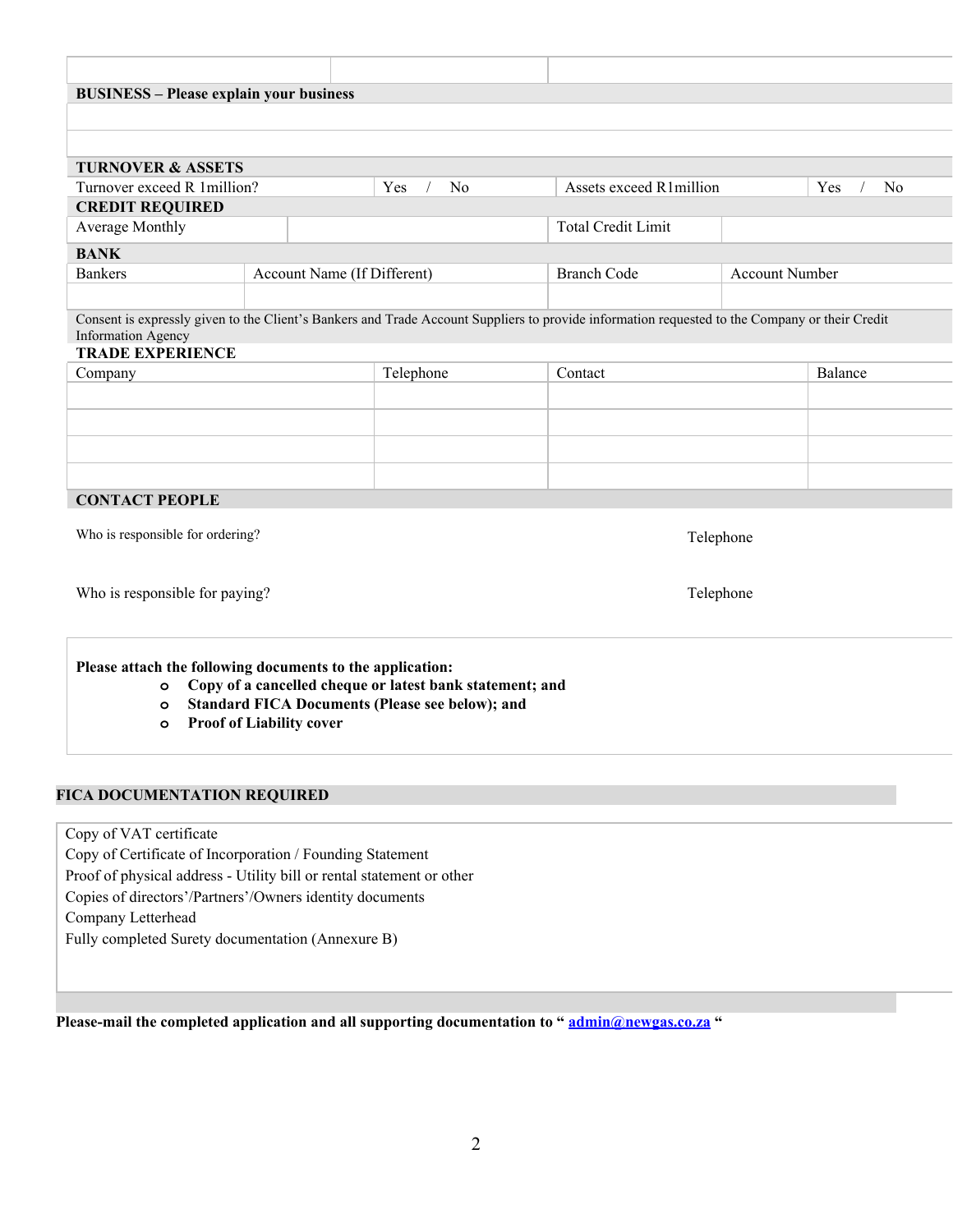## **TERMS AND CONDITIONS**

The undersigned, for and on behalf of the "APPLICANT" or "CLIENT" named here over, agrees to the following terms and conditions in regard to the items purchased from

NEWGAS (Pty) Ltd, hereinafter referred to as the "COMPANY"

The Client appoints the address on the second page as his domicillium citandi et executandi for all purposes relating to this agreement.

All accounts are payable within 7 days from date of invoice, except where otherwise agreed to in writing.

Each supply period is a separate contract, and upon bi-monthly meter readings the Client will be issued an Invoice.

The Client will not have the right to withhold any payment of goods delivered, against non-delivery or late delivery of any other goods.

In the event of a dispute between the parties, the Client agrees that these terms and conditions shall take precedence over the Clients terms and conditions and shall be appropriately implemented.

Should the Client breach any of the provisions of this contract, or any other contract with the Company, or have any of its cheques returned unpaid by its bankers, then without any prejudice to any of the other rights of the Company against the Client, all amounts owing by the Client to the Company whether or not then due and payable shall immediately become due and payable on demand.

Client agrees that the Company has the right of set off and shall be entitled but not obliged to use this right whenever moneys are jointly owing and due, between Client and the Company.

The Company shall be entitled, but not obliged, to institute any legal proceedings against the Client in any Magistrates court having jurisdiction over it, even though the cause of action is beyond the jurisdiction of that court.

In the event of the Company instructing its agents or attorneys to recover monies from the Client, the Client shall be liable for and pay all legal costs incurred by the Company on the attorney client scale, including collection commission.

Client shall make payment of interest at prime overdraft rate plus 3% per month on all arrear amounts owed from due date to actual date of payment.

Client hereby provides the Company with permission in terms of the provisions of the National Credit Act (Act 34 of 2005) to obtain financial information from Client's Auditors, any information it may require from the Clients Bankers, information it may require from the Clients Trade Suppliers as well as to provide Trade References on its trading performance to suppliers requesting Trade References and Industry Trade Bodies.

No act, omission, course of dealing, forbearance, delay or indulgence by the Company in enforcing any of these conditions shall affect or prejudice any of the subsequent rights of the Company, and no such matter shall be treated as any evidence of waiver of the Company rights thereunder, nor shall any waiver of a breach by Client of any one or more of these conditions operate as a waiver of subsequent breach thereof.

| This signed at                                                                            | on this | day of             |               |  |  |
|-------------------------------------------------------------------------------------------|---------|--------------------|---------------|--|--|
| On behalf of CLIENT                                                                       |         |                    |               |  |  |
| Name                                                                                      |         | <b>Designation</b> | <b>Signed</b> |  |  |
| Name                                                                                      |         | <b>Designation</b> | <b>Signed</b> |  |  |
| I/We confirm that I/We are authorised to enter into this contract on behalf of the CLIENT |         |                    |               |  |  |
| Witnesses                                                                                 |         |                    |               |  |  |
| Name                                                                                      |         | Designation        | Signed        |  |  |
| Name                                                                                      |         | Designation        | Signed        |  |  |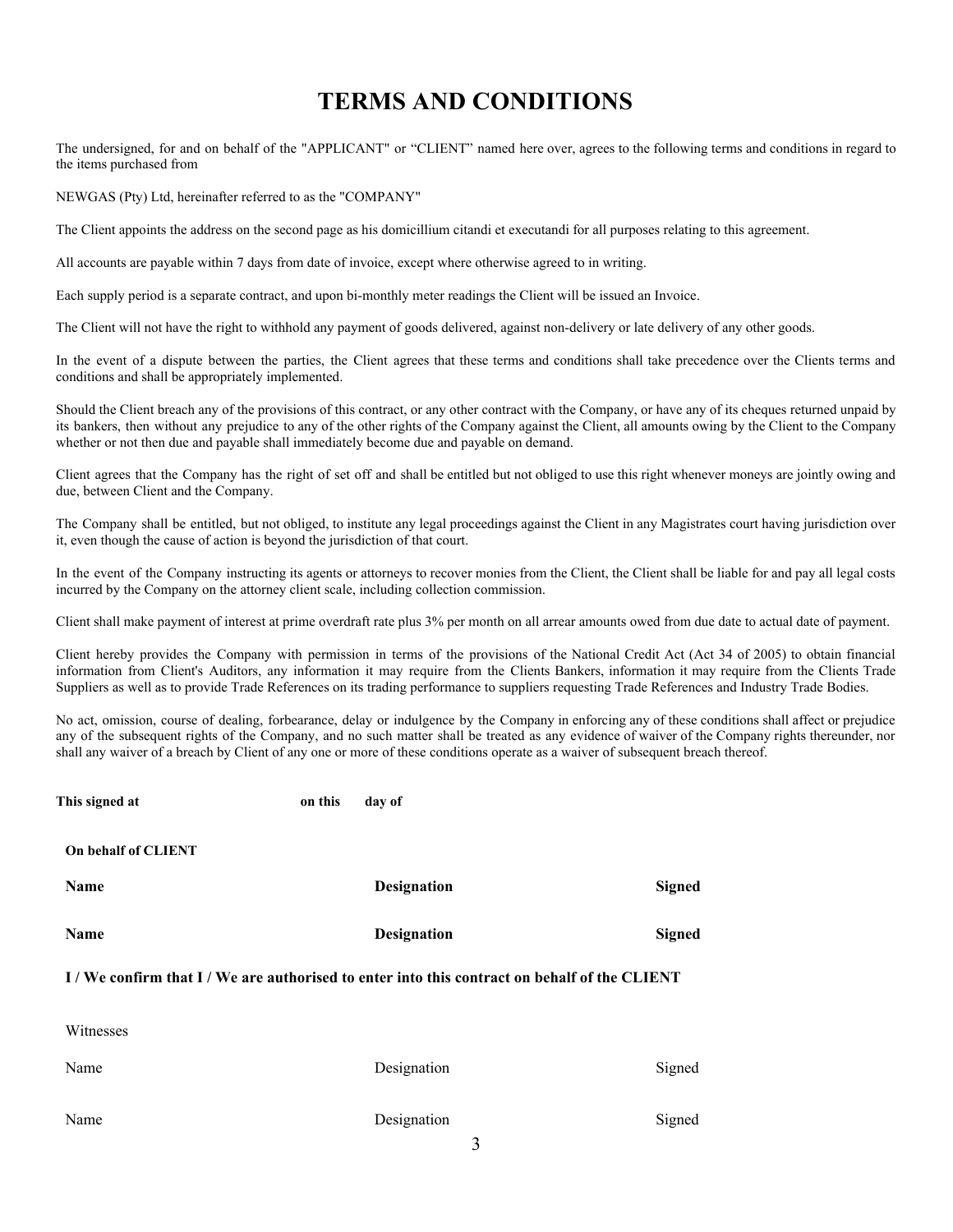# **GAS SUPPLY AGREEMENT**

("this Agreement')

#### **between**

# **NEWGAS (PTY) LTD** and



The Client ............................................................................................

hereinafter referred to as **"the Client"**

(collectively hereafter called "**the Parties**")

#### **1 INTRODUCTION**

- 1.1 NEWGAS carries on the business as a distributor of Liquefied Petroleum Gas and has expertise in the procurement and supply of Liquefied Petroleum Gas (hereinafter referred to as "LPG") and related equipment and products;
- 1.2 The Client is the owner or controlling shareholder/member of the restaurant business known as "**……………………………………………….**" in the Complex known as Key West Centre (the premises leased by the Client for the purposes of the restaurant business hereinafter referred to as "the Premises" and the property of which the Premises forms part hereafter referred to as "the property");
- 1.3 The Client consumes LPG as the primary source of cooking energy on the Premises, which LPG is supplied to the Client through a gas reticulation system ("the gas reticulation system") operated by NEWGAS;
- 1.4 The Key West Centre ("the owner") of the property, as part of its service offer to tenants in the property, has undertaken to from time to time select as the preferred supplier of LPG to the property a company offering the most sustainable terms of supply to tenants;
- 1.5 The owner has selected NEWGAS as the preferred supplier for the period described in clause 4 hereof;
- 1.6 The parties have agreed on the respective rights, obligations and responsibilities of the Client and NEWGAS in respect of the supply, dispensing and consumption of LPG at the Premises ("the LPG").

### **2 SALE AND PURCHASE OF LPG GAS**

The Client will purchase all its requirements of LPG for consumption at the Premises during the currency of this Agreement from NEWGAS.

### **3 DURATION**

3.1 This agreement shall commence on **26 September 2016** ("the Commencement date") and the continuance will be subjected to the duration of the lease period between either the Client, or NEWGAS, with the Owner / Landlord of Key West.

### **4 GAS PRICES**

4.1 The price of LPG and other charges are set out in Annexure A. All prices and charges stated are net and exclude VAT.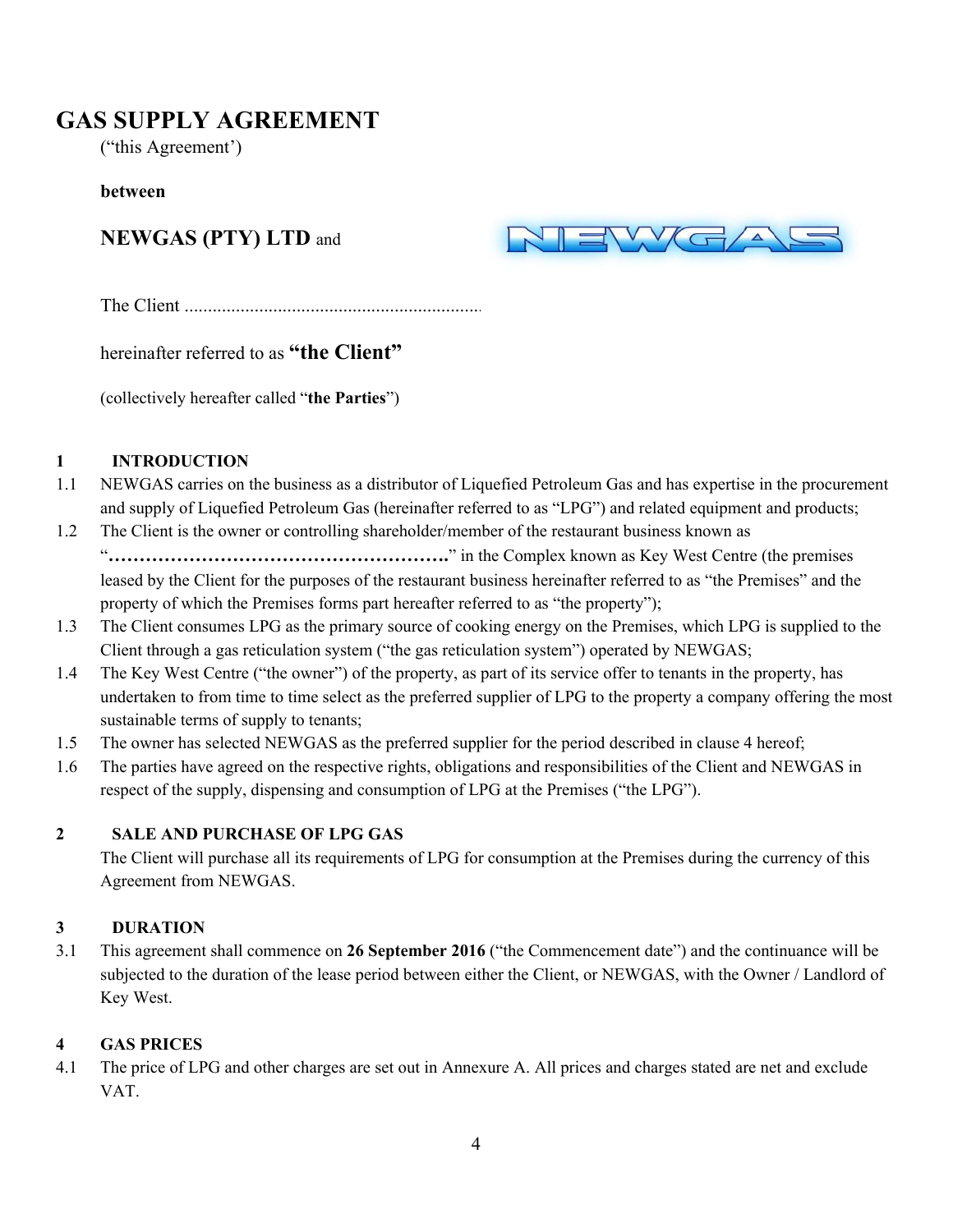- 4.2 NEWGAS shall at all times during the currency of this Agreement have the right to adjust these prices and charges in accordance with monthly DoE announcements for LPG, variations in market-, economic and any other relevant circumstances. A 30 days' written notice ("the 30-day notice period") to the Client may be applicable but notice is deemed to be given by invoices in the normal business cycle, whereupon:
- 4.2.1 The Client shall be deemed to have accepted such adjusted prices and charges ("the adjusted prices") unless and to the extent that it notifies NEWGAS to the contrary in writing within the thirty (30) day period. Payment may not be withheld during the review period.
- 4.2.2 The LPG price is under contractual obligation between NEWGAS and the Owner / Landlord of Key West, to be fair and market- and cost related.

## 5 **PAYMENT, CREDIT TERMS AND INTEREST**

Payment for the LPG delivered via the gas meter shall be made to the NEWGAS bank account within 7 days of the invoice date, following receipt of NEWGAS's bi-monthly TAX Invoice. Failing which payment shall be made by way of a cash payment on the same date. NEWGAS reserves the right to install pre-paid gas meters at a future date during the currency of this Agreement, whereupon the Client agrees that gas purchases will be made in advance.

- 5.1 The Client shall enjoy such credit terms as NEWGAS may in its sole discretion determine from time to time, in which event payment shall be by way of a direct automatic debit to NEWGAS's bank account on the due date for such payment as determined in accordance with the credit terms granted by NEWGAS.
- 5.2 The Client shall be liable for, and pay to NEWGAS on demand interest on all overdue amounts calculated at a rate of 3 (three) per cent above the prime rate of interest charged to commercial customers of Standard Bank.

### **6 EQUIPMENT**

- 6.1 NEWGAS shall provide the Gas meter and the Regulator ("the equipment") (which shall always remain the property of NEWGAS and which shall be deemed to be movable for the purposes of this agreement), for the regulation and measurement of consumption of the LPG on the Premises.
- 6.2 The Client shall not interfere with the equipment or allow any substance to be placed therein other than LPG supplied by NEWGAS. Furthermore, if for reasons of safety or alterations to the building or Client's premises, the equipment needs to be moved, relocated and/or modified the Client shall bear all cost relating thereto.
- 6.3 The Client shall immediately notify NEWGAS of any defect in the equipment.
- 6.4 NEWGAS shall be obliged, at its cost, to maintain, inspect and repair the equipment or any extension or replacement thereof in a safe and operable condition, provided such maintenance or repair was not occasioned due to the negligence or intentional act or omission of the Client, its agents or employees.
- 6.5 The Client shall not move, relocate or modify the equipment. Should the Client request that the equipment be moved, relocated or modified, NEWGAS may at its discretion do so to meet the Client's particular needs and circumstances.
- 6.6 In the circumstances envisaged by clauses 6.5 above, the parties shall, prior to the removal, relocation, or modification of the equipment, agree on the cost of the installation, removal, relocation and/or modification of the equipment, and the mechanism by which such cost shall be recovered.
- 6.7 NEWGAS shall at all times have the necessary rights of access to inspect the equipment, and to remove same from the Premises upon termination of this Agreement for whatever reason, or at any time when, in the absolute discretion of NEWGAS, removal is warranted as a result of considerations of safety or insufficient use thereof by the Client.
- 6.8 The equipment using LPG (after the Gas Meter and Regulator in the reticulation system), is the property of the Client. The Client is responsible for the compliance and conformity of the equipment to all applicable requirements, and will provide a current Certificate of Conformity (CoC) when requested by NEWGAS or the Landlord.

### **7 DELIVERY, MEASUREMENT, RISK AND OWNERSHIP**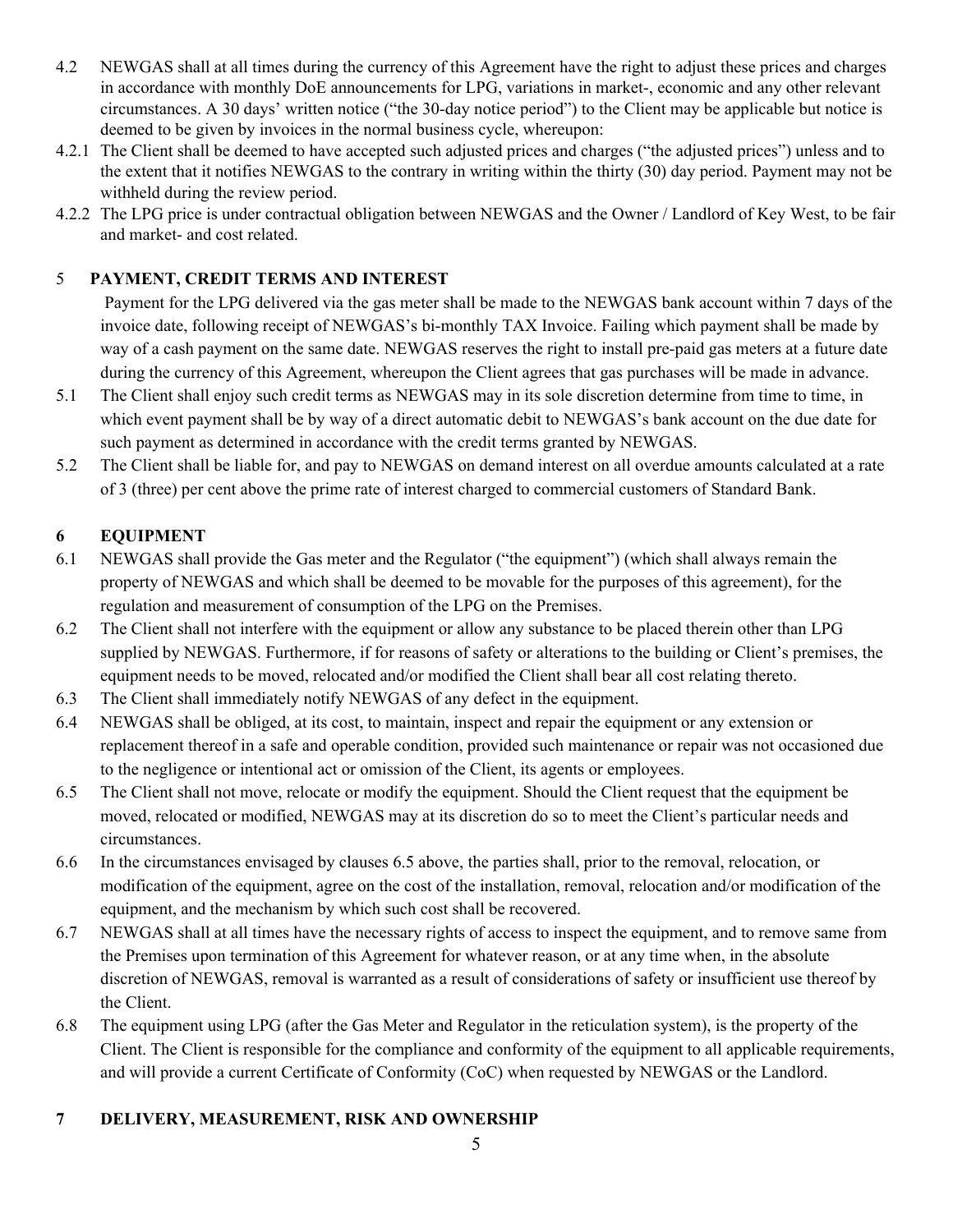- 7.1 Delivery of the LPG shall be effected at the point at which the LPG passes through the measuring device ("the meter") installed between the main gas pipeline system incorporated into the property and the inlet valve of the Premises which supplies the LPG to the cooking and heating appliances installed in the premises of the Client.
- 7.2 The quantity of gas supplied by NEWGAS shall be measured according to Gas Industry Practices prevailing from time to time during the currency of this Agreement.
- 7.3 Risk in the gas shall pass to the Client on delivery.

## **8 GUARANTEE**

- 8.1 The LPG supplied in terms of this Agreement is guaranteed to conform to SABS 1774. The Client shall be responsible for ensuring that any appliances connected to the reticulation system shall at all times be approved for use of LPG conforming to this standard, or such other standard as the relevant authority may impose from time to time.
- 8.2 Should the LPG fail to conform to the relevant specification, NEWGAS may either replace or give credit for such gas to the exclusion of any other remedy available to the Client. Any claim in this regard must be lodged by the Client with NEWGAS in writing within 7 days after the date of delivery of the gas failing which NEWGAS shall be excused from all liability.

## **9 LIABILITY AND INDEMNITY**

- 9.1 Neither of the parties shall during the currency of this Agreement or after its termination have a right of action against the other, and neither of the parties shall be liable for any loss, damage or injury resulting from the supply of LPG in terms of this Agreement or the loan of equipment by NEWGAS to the Client, except where such loss, damage or injury results from an intentional act or omission or the gross negligence of that party, its agents, employees or independent contractors.
- 9.2 Notwithstanding clause 9.1 neither party shall be liable for any indirect or consequential loss (including but not limited to loss of revenue, loss of profits, loss of clients, loss of contracts, and loss of custom, goodwill and/or reputation).
- 9.3 The Client hereby indemnifies NEWGAS against all liability for loss, damage or injury whether direct, indirect or consequential suffered by any person not being a party to this Agreement resulting from a breach of this Agreement or the commission of a delict by the Client in relation to this Agreement or otherwise.

### **10 SAFETY**

The Client

- 10.1 confirms that it has read and understood the cautionary labels attached to NEWGAS's equipment, and the precautions relating to the use of equipment, as set out in the South African Bureau of Standard's Code of Practice SANS 019, SANS 10083 and the Occupational Health and Safety Act no. 85 of 1993 (as amended) and its Regulations. The Client undertakes to take note of any amendments to and/or updates to these as published from time to time;
- 10.2 acknowledges and undertakes that it will, for all purposes of the Occupational Health and Safety Act, 1993, as amended, and the regulations promulgated thereunder from time to time ("the OHSACT"), be the user of the equipment and accordingly be responsible for all obligations and duties imposed by the OSHACT on a "user" as defined in the OSHACT, with which obligations and duties the Client acknowledges itself to be fully acquainted; and
- 10.3 indemnifies and holds NEWGAS harmless in respect of any loss or damage of whatsoever nature and howsoever arising consequent upon any act or omission which constitutes a breach or contravention of, or a failure to comply with, any of the obligations and duties referred to in 10.2 above.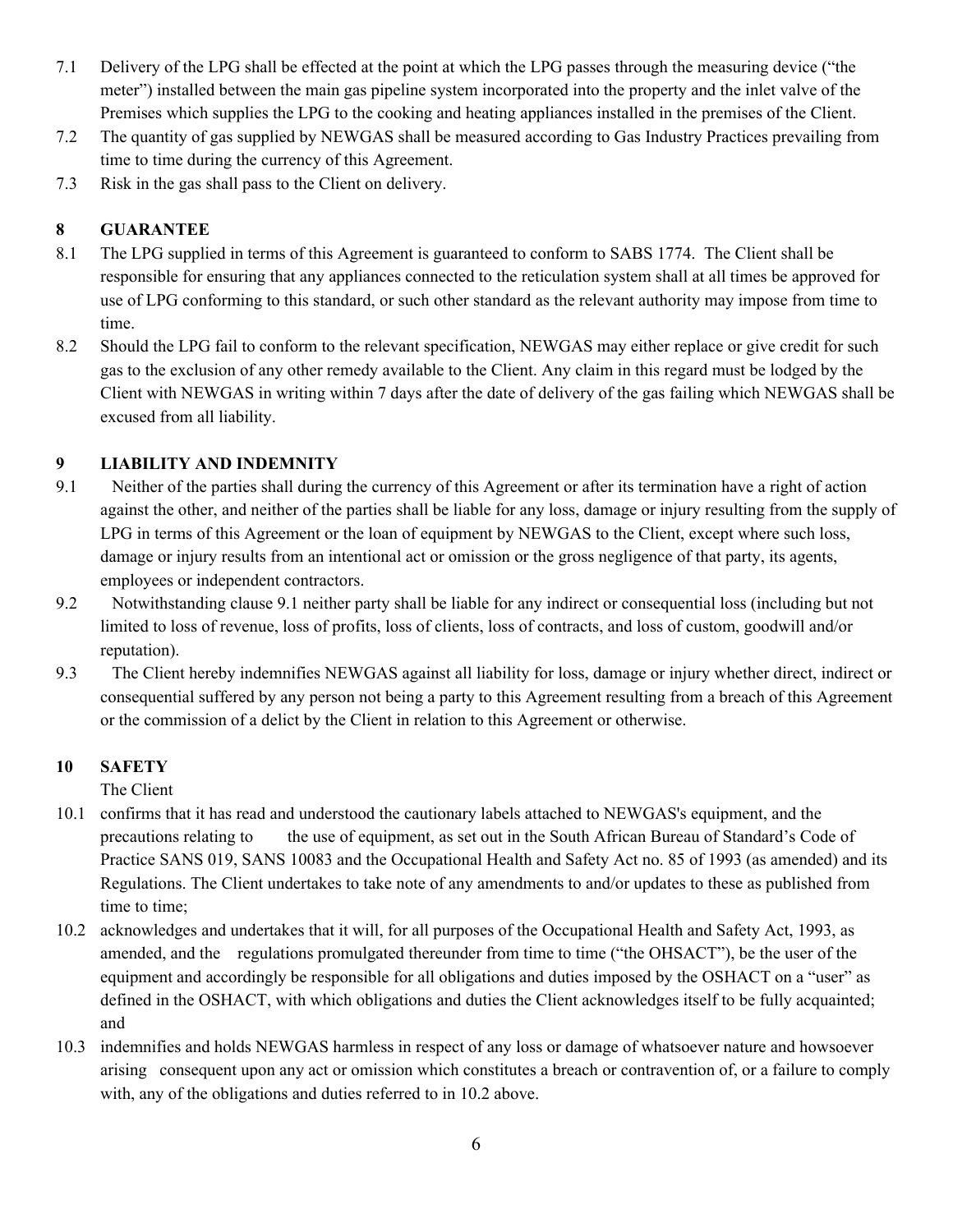Notwithstanding anything to the contrary contained in this Agreement, neither party shall be liable for failing to fulfil any of its obligations if such failure is due to war, civil disturbance, riots, acts of terrorism, fire, storm,

industrial dispute, quarantine, breakdown of equipment or vehicles, unplanned refinery shut downs, acts of God or State or to any other cause which is beyond that party's reasonable control.

#### **12 BREACH**

- 12.1 Should either party breach any of its obligations in terms hereof and fail to remedy such breach within 14 days of receipt of a written notice to that effect, then the aggrieved party shall be entitled without prejudice to any other rights in terms of this agreement or in law to:
- 12.1.1 claim specific performance; or
- 12.1.2cancel this agreement and claim damages.
- 12.2 It is recorded that the refusal by NEWGAS to supply the Client with any of its LPG requirements due to the Client's account being in arrears shall not constitute a breach of this agreement giving rise to cancellation, damages or specific performance.

#### **13 LEGAL PROCEEDINGS**

Any legal proceedings arising out of this Agreement shall be governed by the law of the Republic of South Africa and adjudged in the relevant South African Court, but should the parties agree, the relevant Magistrates court shall have jurisdiction. Either party shall be entitled to recover from the other all legal costs arising from such legal proceedings, including, but not limited to, collection commission, tracing charges and legal fees on an attorney and own client basis.

#### **14 WAIVER OR INDULGENCE**

No waiver or indulgence which one party may grant to the other party in respect of any of the terms and conditions of this Agreement shall be a continuing waiver or indulgence of those terms and conditions, nor a novation thereof.

#### **15 GENERAL**

- 15.1 This Agreement, and the Annexures hereto, constitute the whole agreement between NEWGAS and the Client and no representations, undertakings, warranties, guarantees, terms and conditions that are not recorded herein shall have legal validity.
- 15.2 No variation of any terms or conditions of this Agreement shall be binding unless reduced to writing and signed by both parties.
- 15.3 NEWGAS's rights shall not be affected by the sale and/or disposition by the Client of its business or any part thereof or by the dissolution of any partnership, acquisition or disposal of member's interest and/or shares and/or any other substantial change in its shareholding by any means whatsoever.
- 15.4 In the event that the Client disposes of its business, whether in whole or in part, the Client shall ensure that any agreement of sale makes provision for the terms and conditions of this Agreement to be assigned in their entirety to the purchaser. The Client undertakes to advise NEWGAS in writing of the name and address of such purchaser within 30 days of the execution of the purchase agreement.
- 15.5 The parties choose as their domicilium citandi et executandi the addresses set out on the first and second page hereof.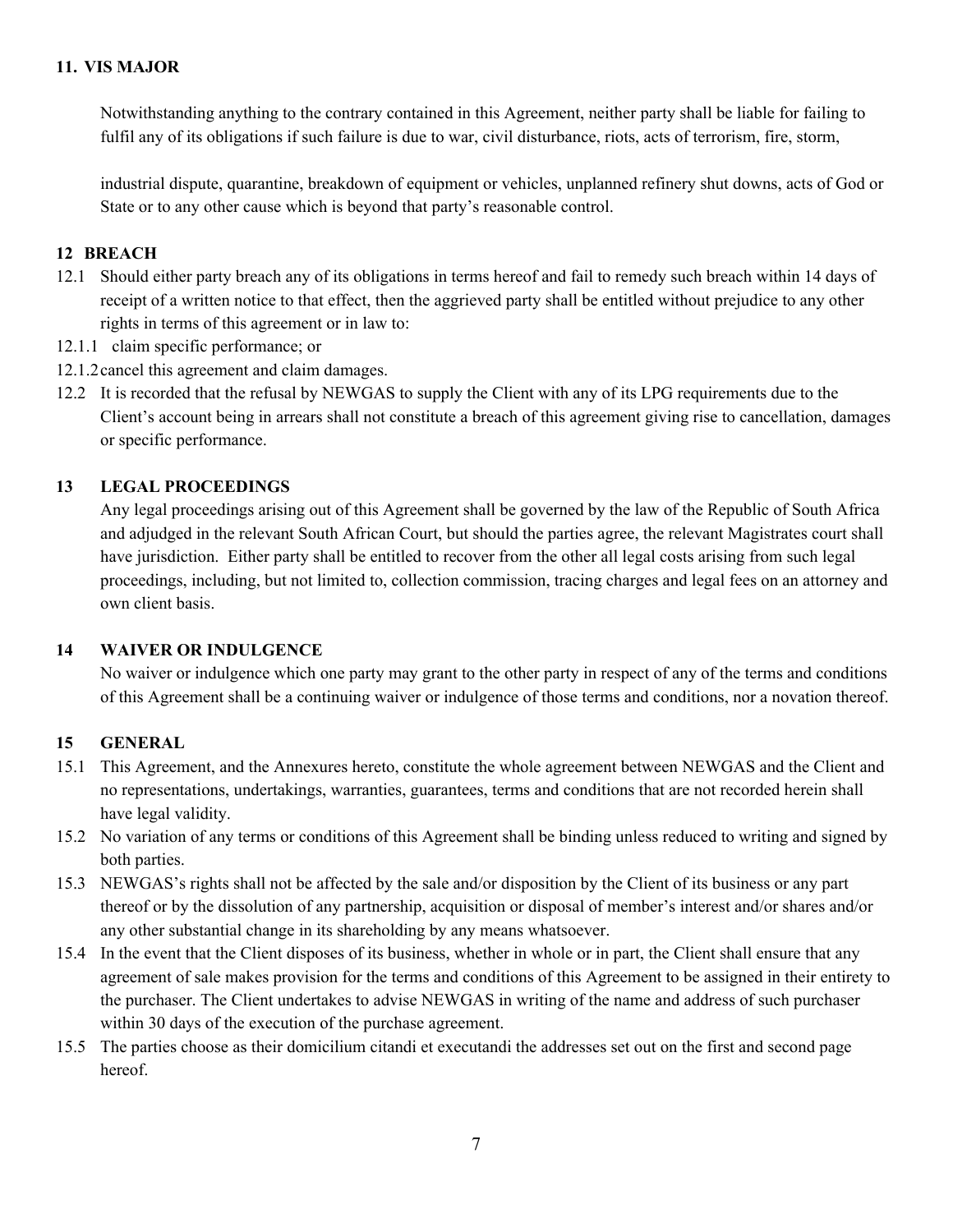- 15.6 The parties hereby agree that the terms and conditions of this agreement and any communications arising out of and in connection with this agreement are confidential and may not be disclosed to any third party. The provisions of this clause 15.6 shall survive the termination or cancellation of this agreement.
- 15.7 The Client shall not without the prior written consent of NEWGAS, cede or assign any of its rights or obligations in terms of this Agreement to any other party. NEWGAS may cede and assign its rights and obligations to any other party.

| Signed at                                                  | on this | day of                                                                                                 | 2016 |
|------------------------------------------------------------|---------|--------------------------------------------------------------------------------------------------------|------|
| As witnesses:                                              |         |                                                                                                        |      |
| <u> 1989 - Johann Barbara, martxa alemaniar amerikan a</u> |         | For: NEWGAS (Pty) Ltd                                                                                  |      |
|                                                            |         | Name of signatory<br>(The signatory warranting by his signature that he is<br>duly authorized hereto). |      |
| Signed at                                                  | on this | day of                                                                                                 | 2016 |
| As witnesses:                                              |         |                                                                                                        |      |
| <u> 1989 - Johann Barbara, martxa alemaniar amerikan a</u> |         |                                                                                                        |      |
|                                                            |         |                                                                                                        |      |
|                                                            |         | Name of signatory<br>(The signatory warranting by his signature that he is<br>duly authorized hereto). |      |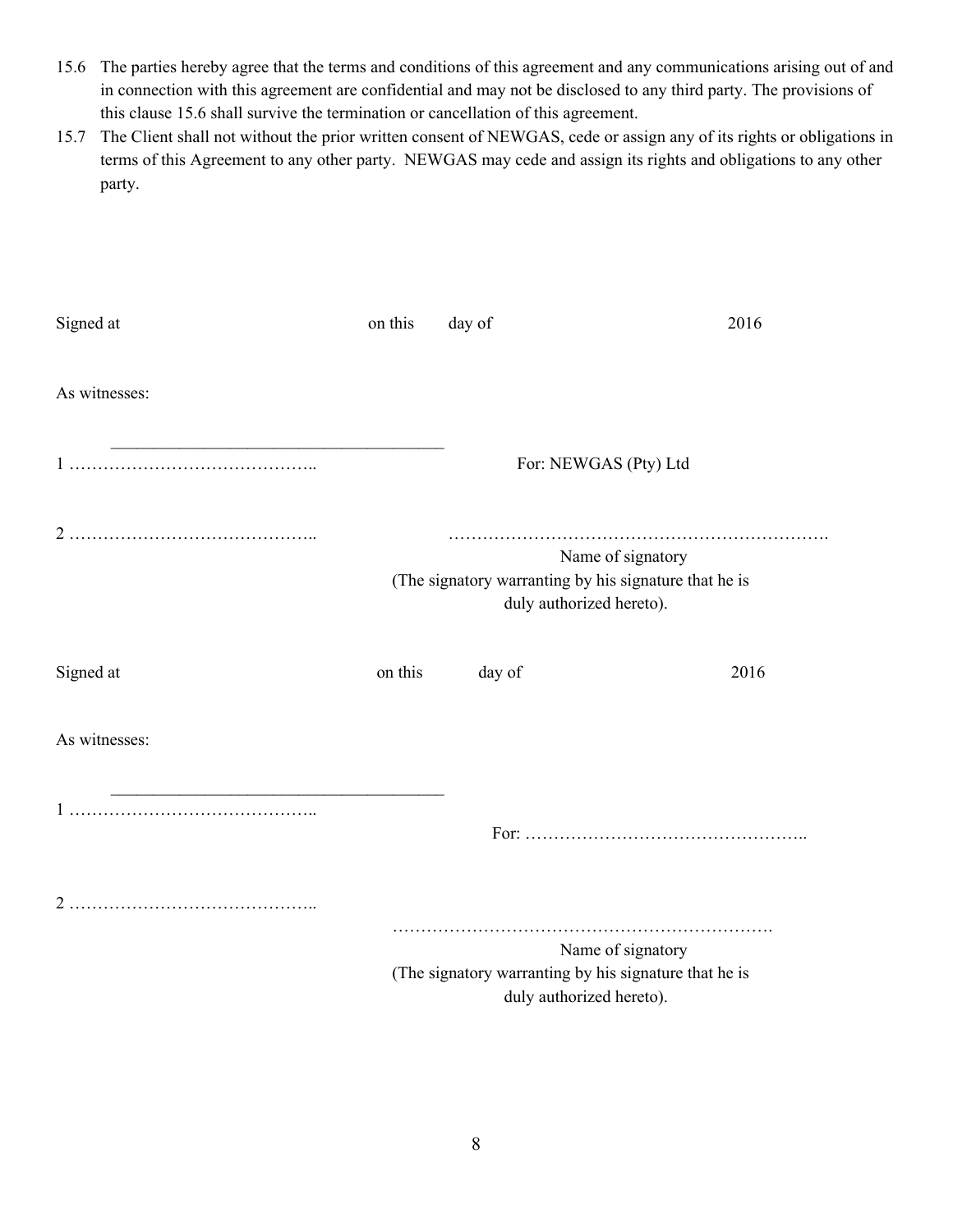# *Annexure "A"*

## **GAS PRICES**

- 1. The initial unit price for the LPG to the Client is based on the Client's total expected consumption of LPG and is R /kg or R  $3.$  (As at prices effective September 2016).
- 2. The above-mentioned unit price for the gas is net and exclusive of VAT and will be subject to adjustment in terms of Clause 4 of this Agreement.
- 3. It is agreed that the opening Gas Meter reading taken on 26 September 2016 was ............................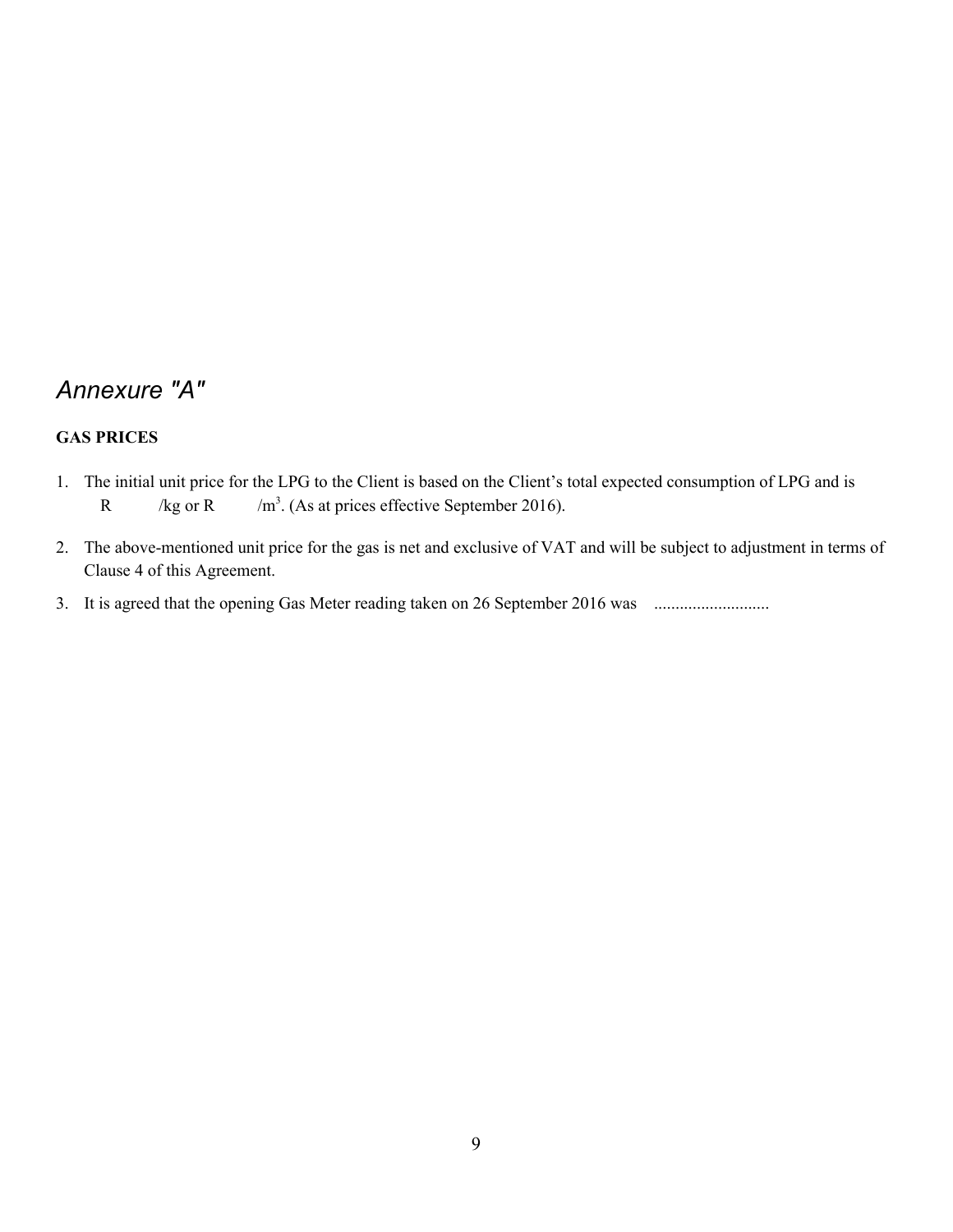*Annexure "B" - Page 1*

# **Suretyship**

I the undersigned,

**NAME:**

**ID NR:**

Hereby bind myself as Surety and Co-Principal Debtor and severally to

## **NEWGAS (PTY) LTD REG NO.: 2016/273551/07 VAT NO: 4030275079**

("the Company")

for the punctual payment of all sums which are or may become due for gas, equipment and related charges by

**NAME:** ..............................................................................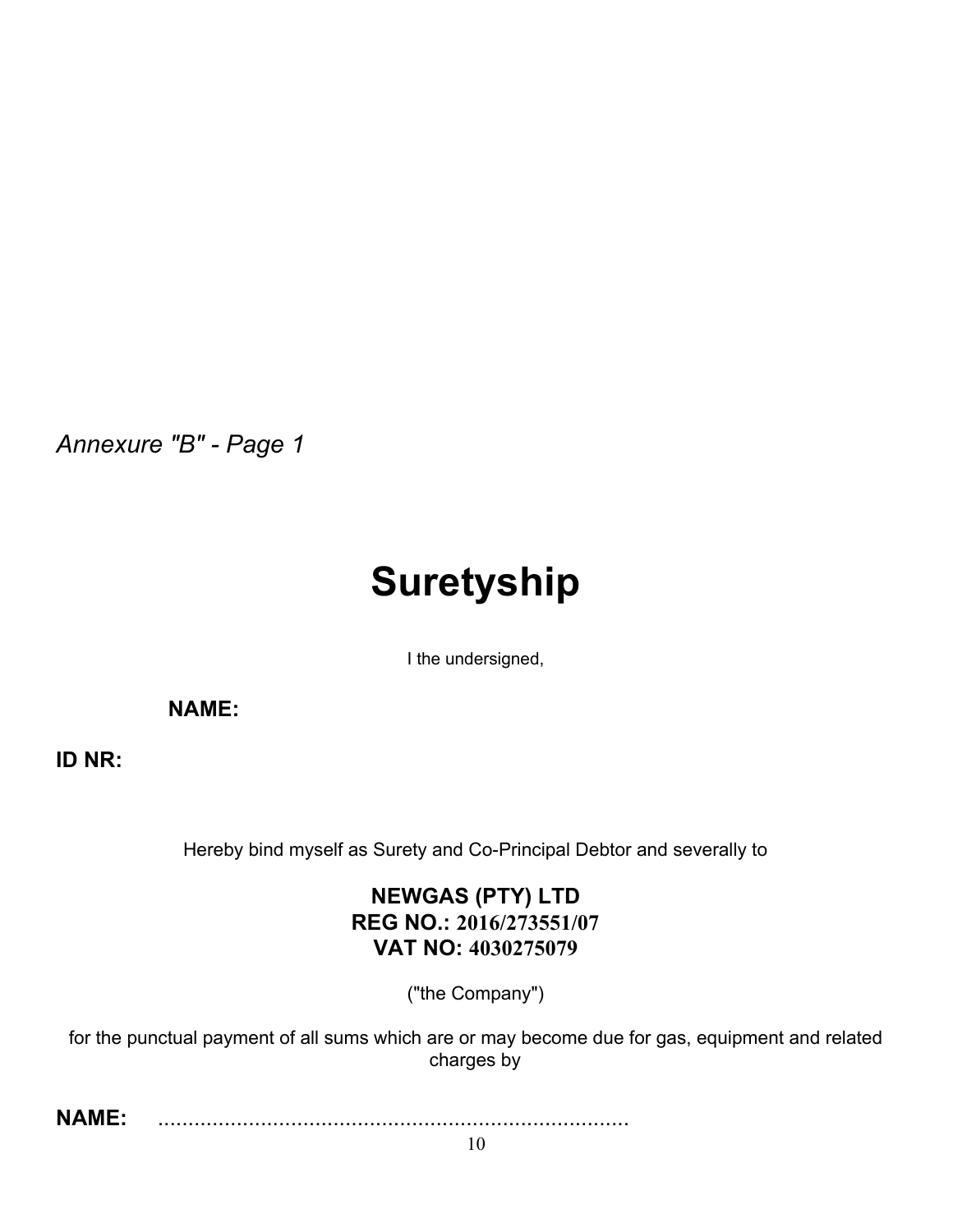| <b>REG NO:</b> |  |
|----------------|--|
| <b>VAT NO:</b> |  |

## ("the Client")

to the Company in terms of, or in connection with or arising in any way whatsoever out of a written agreement, or any renewal thereof, between the Company and the Client in terms of which the Company has supplies to the Client gas or equipment

# *Annexure "B" - Page 2*

I agree and declare that:

- 1. No act of indulgence, relaxation or grace granted by the Company to the Client or any amendment of the obligations existing between the Client and the Company shall prejudice or affect the Company's right in terms hereof.
- 2. The Company shall be entitled, without prejudice to its rights and without detracting from my liability hereunder, to release any securities or other sureties given to it or to give to or compound with or make any arrangements with the Client in regard to the fulfilment of any of the Client's obligations as the Company in its absolute discretion deem fit.
- 3. This Suretyship shall remain in force for a 6-month period as a covering liability on my part for as long as the Client is or will be indebted to or is or will be under any obligation or commitment to the Company under and in terms of the Agreement or renewal thereof and I shall not be entitled to withdraw or cancel this Suretyship unless and until any and all such indebtedness, commitments and obligations of the Client to the Company in terms of the Agreement have been fully discharged. This Deed of Suretyship shall further remain in force notwithstanding the death, insolvency (which term shall for the intents and purposes of these presents include sequestration, surrender, winding-up and judicial management, whether provisional or final) or legal disability of the Client or any other surety(ies) for and/or co-principal debtor(s) with the Client.
- 4. This Suretyship shall be in addition to and without prejudice to any other suretyship or securities now held or hereafter held by the Company from or on behalf of the Client.
- 5. The amount of my indebtedness hereunder and that of the Client to the Company at any time, shall be prima facie established by a certificate signed by the Company (or by one of the Company's members whose appointment qualification and/or authority need not be proved. A certificate in terms hereof shall be prima facie proof of the amount of my indebtedness hereunder and shall be valid as a liquid document for the purposes of obtaining provisional sentence or summary judgment against me thereon.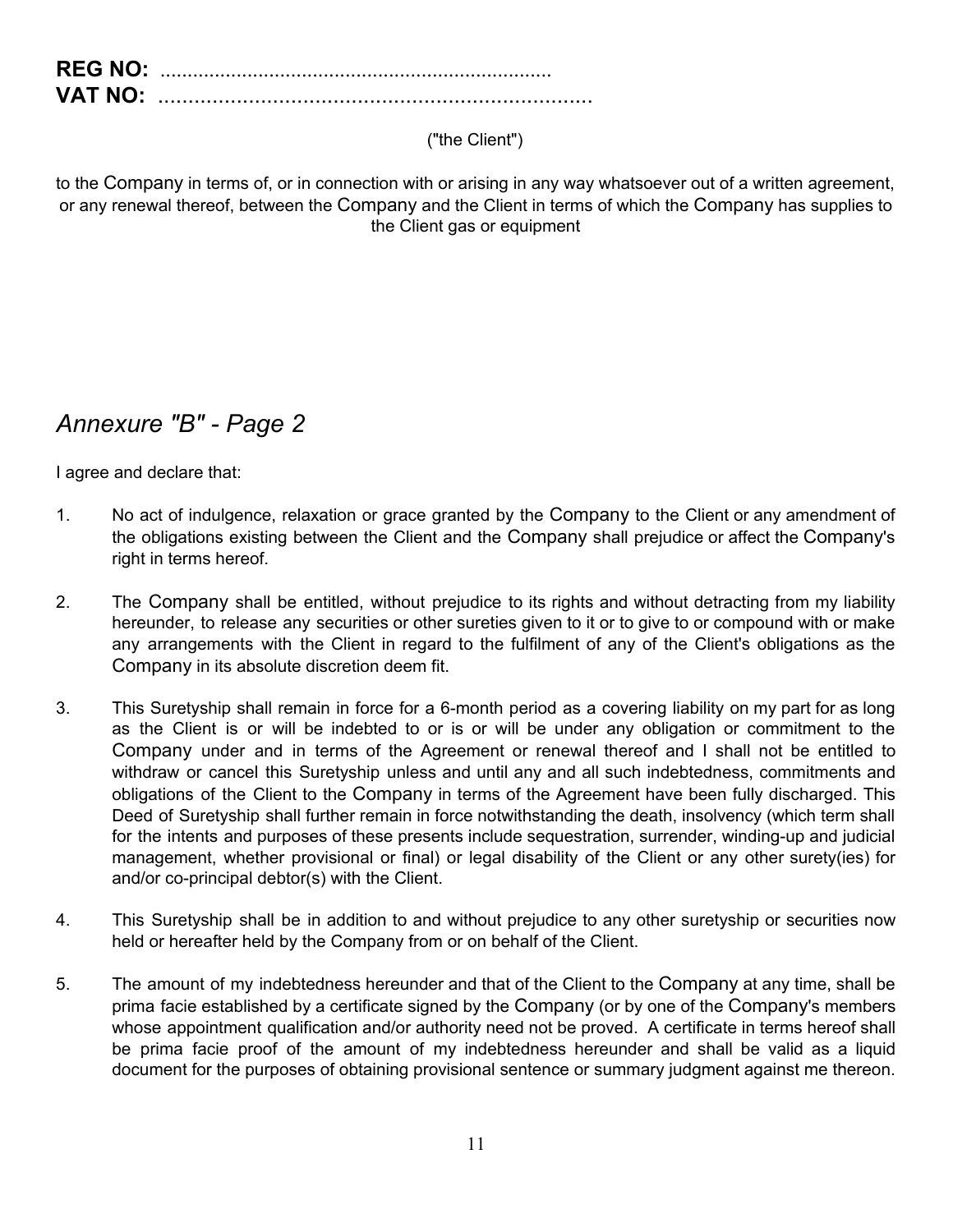- 6. Should I at any time in defending any action based on this Suretyship allege that there is no reason or cause for the Client's obligation to the Company or that errors have been made in the calculation of the amount claimed, then the onus or proving such a defence shall rest on me.
- 7. I renounce the benefits of exclusion, division and cession of action, the full meaning and effect whereof I know and understand.
- 8.
- 8.1. I choose domicilium citandi et executandi at :

# *Annexure "B" - Page 3*

- 8.2 All notices addressed to me shall be sent by pre-paid registered post to the address referred to in sub-clause (a) hereof and in such event shall be deemed to have been received by me on the 5th day after posting.
- 9. If the estate of the Client is provisionally or finally sequestrated or, if the Client is a company or close corporation, it is placed under provisional or final winding-up, my liability hereunder shall not be affected in any way.
- 10. Each signatory who is married warrants and represents to the Company that no consent from such signatory's spouse is required in terms of Matrimonial Property Act No. 88 of 1984 (as amended) to bind the joint estate of such signatory and his spouse. Each such signatory acknowledge that he knows and understands the full meaning and effect of the aforegoing.
- 11. This Suretyship constitutes the entire agreement between me and the Company, and no variation thereof shall be of any force or effect unless in writing and signed by both the Company and me.
- 12. I/We acknowledge that no representations whatever have been made to me in order to induce me to sign this Suretyship.
- 13. If any term, clause or provision of this Suretyship is contrary to or in conflict or inconsistent with any law or the judgment of any competent court, the invalidity or unenforceability of any such term, clause or provision shall not affect the validity of the remainder of this Suretyship, which shall continue to be of full force and effect.